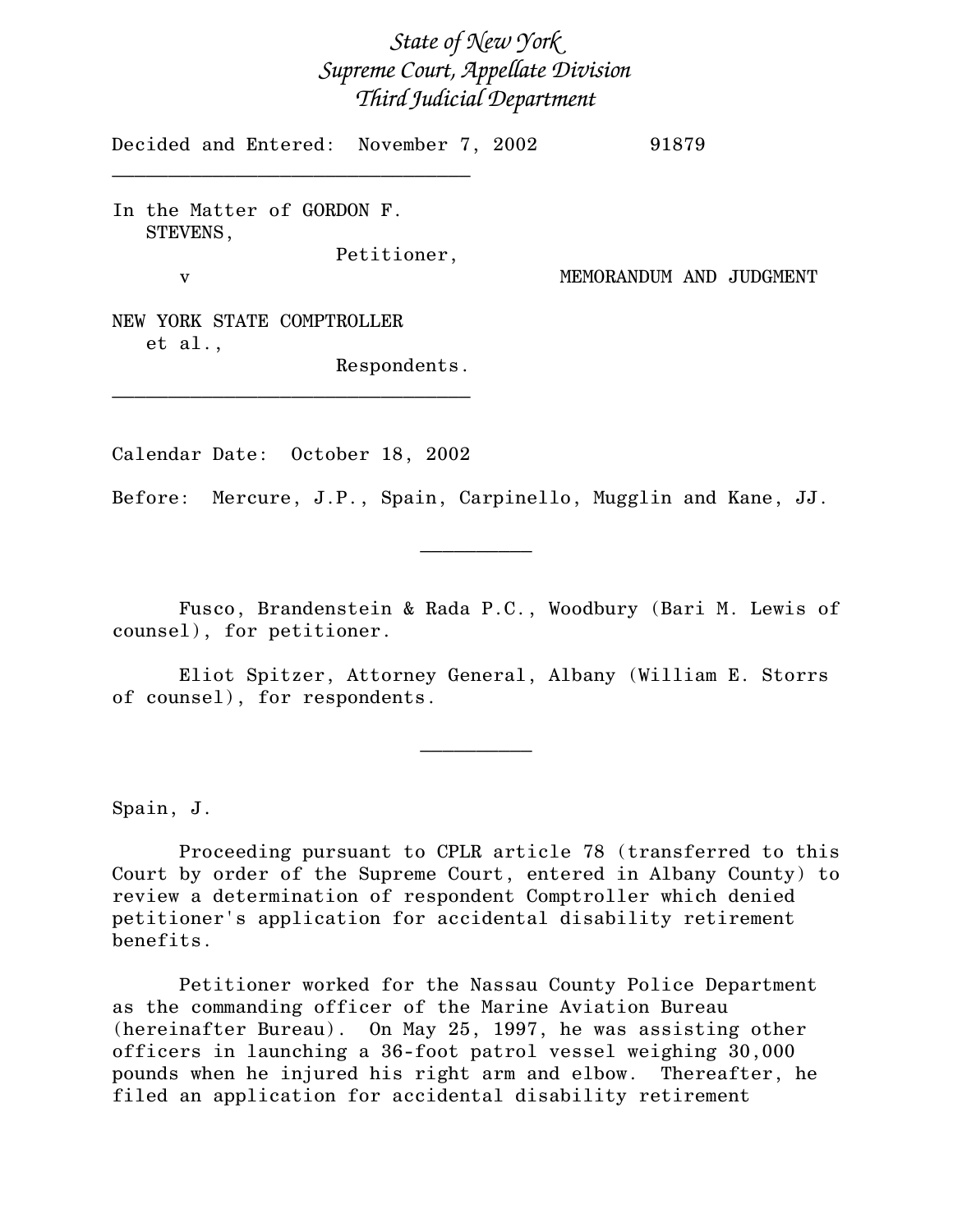benefits. His application was denied on the basis that he did not sustain an "accident" within the meaning of Retirement and Social Security Law § 363. Following a hearing and redetermination, respondent Comptroller upheld the denial. This CPLR article 78 proceeding ensued.

We confirm. For purposes of the Retirement and Social Security Law, an accident has been defined as a "'sudden, fortuitous mischance, unexpected, out of the ordinary, and injurious in impact'" (Matter of Lichtenstein v Board of Trustees of Police Pension Fund of Police Dept. of City of N.Y., Art. II, 57 NY2d 1010, 1012, quoting Johnson Corp. v Indemnity Ins. Co. of N. Am., 6 AD2d 97, 100, affd 7 NY2d 222; see Matter of O'Keefe v McCall, 287 AD2d 921, 922). "Crucial to the finding of an accident \* \* \* is 'a precipitating accidental event \* \* \* which was not a risk of the work performed'" (Matter of Penkalski v McCall, 292 AD2d 735, 736, quoting Matter of McCambridge v McGuire, 62 NY2d 563, 567-568). Indeed, "[a]n injury emanating from risks inherent in an employee's regular duties \* \* \* or 'sustained while performing routine duties but not resulting from unexpected events' \* \* \* is not accidental" (Matter of Johnson v New York State Employees' Retirement Sys., 151 AD2d 915, 916 [citations omitted]; <u>see Matter of Tuper v McCall</u>, 259 AD2d 941, 941).

In the case at hand, petitioner described the incident giving rise to his injuries in detail. He stated that because it was Memorial Day weekend, it was imperative to get the vessel, which had undergone repairs, into the water for patrol. He indicated that the boat needed to be launched immediately to take advantage of the high tide. He testified that the boat was to be launched by use of a travel car which carried the boat on rails from the repair shop to the water and that this task had to be done manually, requiring the assistance of all personnel. Petitioner explained that he was in the process of using a pry bar to lift the front support beam of the travel car while other officers backed the travel car out of the repair shop when the travel car lurched causing his pry bar to loosen and him to fall to the side, injuring his right arm and elbow. According to petitioner, this was not a task he normally performed and he had never before participated in launching a boat. Nevertheless, he